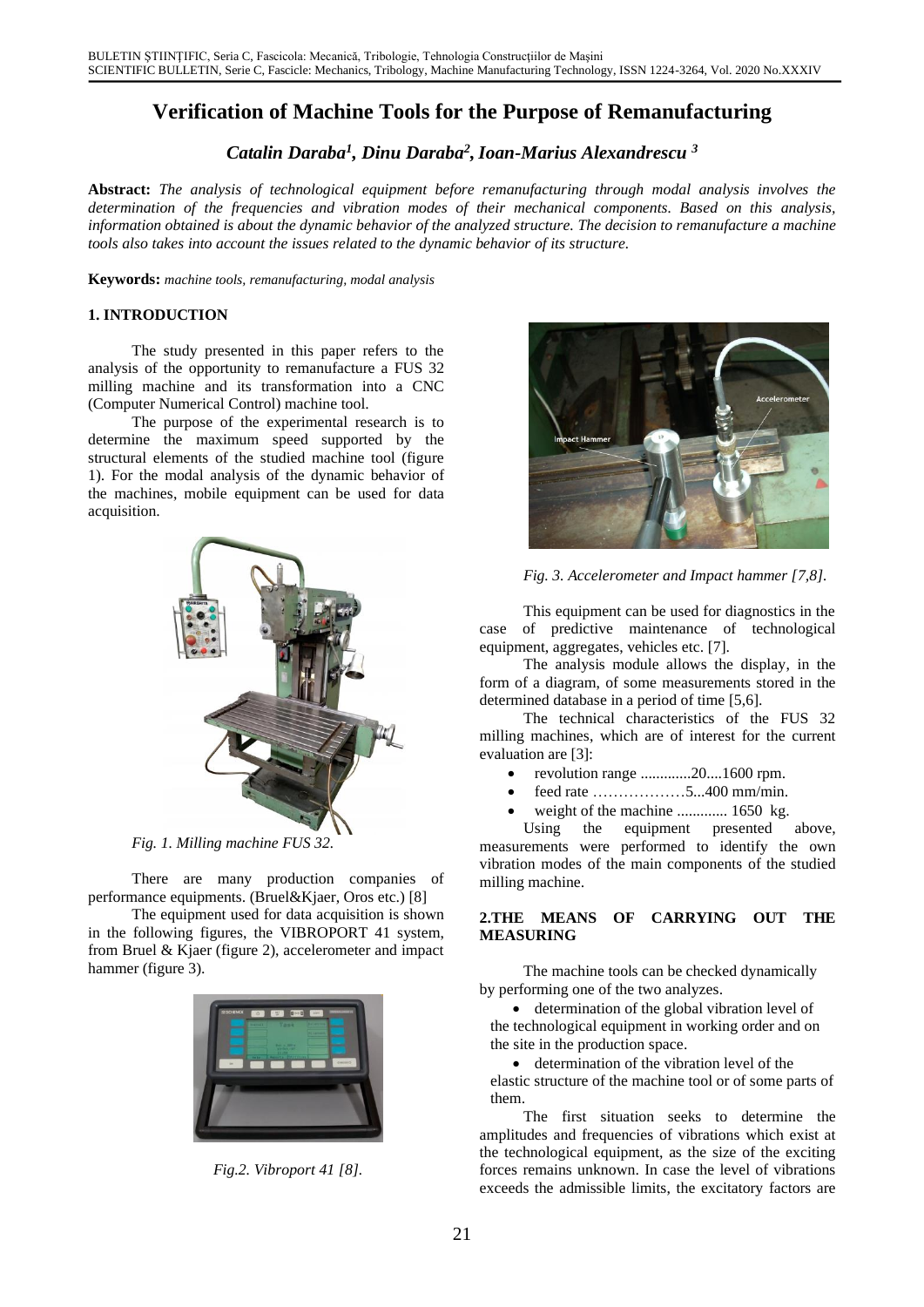determined and the excitations are reduced or removed. In this case the measuring is carried out by separate and simultanious coupling of the subassemblies of the equipment assembly. The other measuring category is carried out by superposing the action of an impulse or of a harmonic or aleatory constant force, having known values, to some component parts or to the whole elastic assembly of the machine tool [1].

In this paper we presented the determination method of a milling machine own vibration mode, by experimental means.

To be remanufactured, most machines can be in one of the following situations:

• decommissioned after the expiry of the normal service life.

• physically or morally worn out.

• not used because the owner of the machine has changed his manufacturing range.

The parameters of the new machine are established by its manufacturer or by the entity that has activity in this field. The remanufactured machine can return to the old owner or enter the remanufacturer's commercial circuit.

Vibration analysis is performed with the equipment in malfunction. We choose this way of working so that the measurement results are not compromised by the vibrations generated by the connections between the structural elements, the way of fixing in the foundation, the electric drive systems etc.

Accelerometer attachment points and excitation application are shown in Figures 4, 5, 6 and 7 [3].





*Fig. 5. Measuring no. 2.*



*Fig. 6. Measuring no. 3.*

The machine tool analyzed is in the condition that it will be when it enters the remanufacturing process. The measurement process was started with the machine tool in the state it was in at that moment, without prior preparation.

*Fig. 4. Measuring no. 1.* To determine the points of application of the excitation with the impact hammer we took into account some considerations: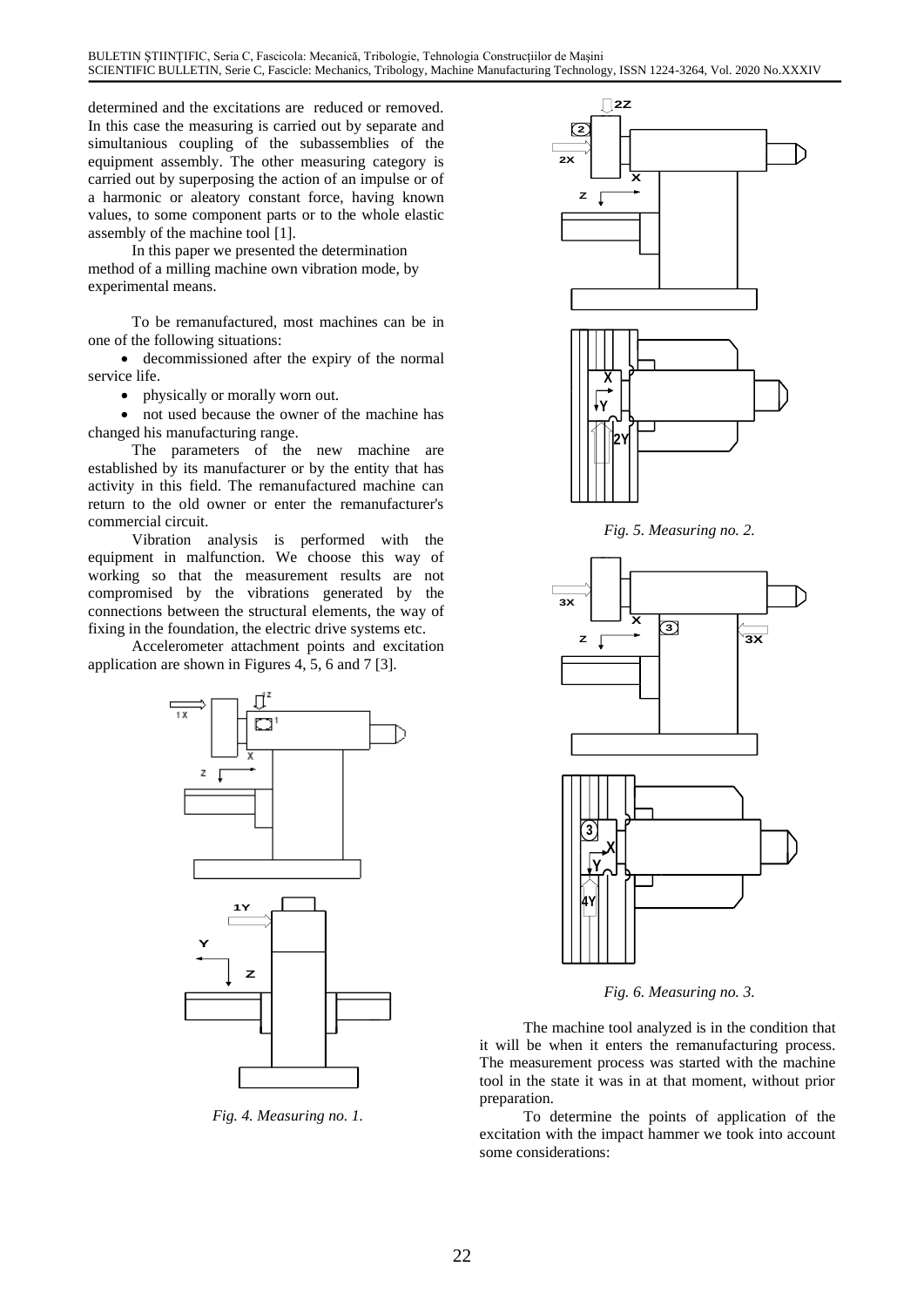- all components of the machine tool are included in the analysis.
- the most sensitive areas from a dynamic point of view were identified.
- the measurements were performed at a



*Fig. 7. Measuring no. 4.*

Accelerometer attachment points and excitation application are shown in Figures 4, 5, 6 and 7 [3].

Table 1. shows the measurement points, where the accelerometer was marked with *acc* and the impact hammer was marked with *ci.*

# **3. INTERPRETATION OF THE RESULTS**

The frequency responses (figure 8) were obtained based on the information stored in the Vibroport 41 system which was processed with a vibration analysis program.

temperature of  $20^{\circ}$  C.<br>Based on these results, the own frequencies of the equipment can be determined and then the maximum speeds so as to avoid the resonance phenomenon [2]. The determined maximum speeds are shown in Table 2.

From the information presented in table 2 it can beestablish that the FUS 32 milling machine will be able to operate at a maximum speed of 6600 rpm.

In the speed range there are values at which the FUS 32 milling machine can be affected by resonance (3000 rpm, 5400 rpm). If the milling machine is equipped with a CNC, these values will be removed from the program.

*Table 1. Centralization of positions for the accelerometer and the impact hammer [3].*

| Position<br>number | Accelerometer | <b>Impact Hammer</b> |
|--------------------|---------------|----------------------|
|                    | 1Yacc         | 1Yci                 |
|                    | 1Yacc         | 1Zci                 |
|                    | 1Yacc         | 1Xci                 |
|                    | 2Xacc         | 2Xci                 |
| $\mathcal{L}$      | 2Xacc         | 2Yci                 |
|                    | 2Xacc         | 27ci                 |
|                    | 3Yacc         | 3Xci                 |
| 3                  | 3Yacc         | 3Xci                 |
|                    | 3Yacc         | 3Yci                 |
|                    | 4Zacc         | 4Zci                 |
|                    | 4Zacc         | 4Xci                 |
|                    | 4Zacc         | 4Yci                 |

*Table 2. Results of measuring*

| Item | Pozition <i>acc</i> and <i>ci</i> | Own<br>frequency<br>[Hz] | Maximum<br>revolution<br>[rpm] | <b>Notes</b>                       |
|------|-----------------------------------|--------------------------|--------------------------------|------------------------------------|
| 1    | 1Yacc-1Yci                        | 250                      | 15000                          | It does not comprise to the domain |
|      | 1Yacc-1Zci                        | 150                      | 9000                           |                                    |
|      | 1Yacc-1Xci                        | 50                       | 3000                           | It is to be eliminated by CNC      |
| 2.   | 2Xacc-2Xci                        | 100                      | 6000                           |                                    |
|      | 2Xacc-2Yci                        | 50                       | 3000                           | It is to be eliminated by CNC      |
|      | 2Xacc-2Zci                        | 110                      | 6600                           |                                    |
| 3.   | 3Yacc-3Xci                        | 50                       | 3000                           | It is to be eliminated by CNC      |
|      | 3Yacc-3Xci                        | 50                       | 3000                           | It is to be eliminated by CNC      |
|      | 3Yacc-3Yci                        | 115                      | 6900                           |                                    |
| 4.   | 4Zacc-4Zci                        | 90                       | 5400                           | It is to be eliminated by CNC      |
|      | 4Zacc- 4Xci                       | 200                      | 12000                          | It does not comprise to the domain |
|      | 4Zacc-4Yci                        | 210                      | 12600                          | It does not comprise to the domain |